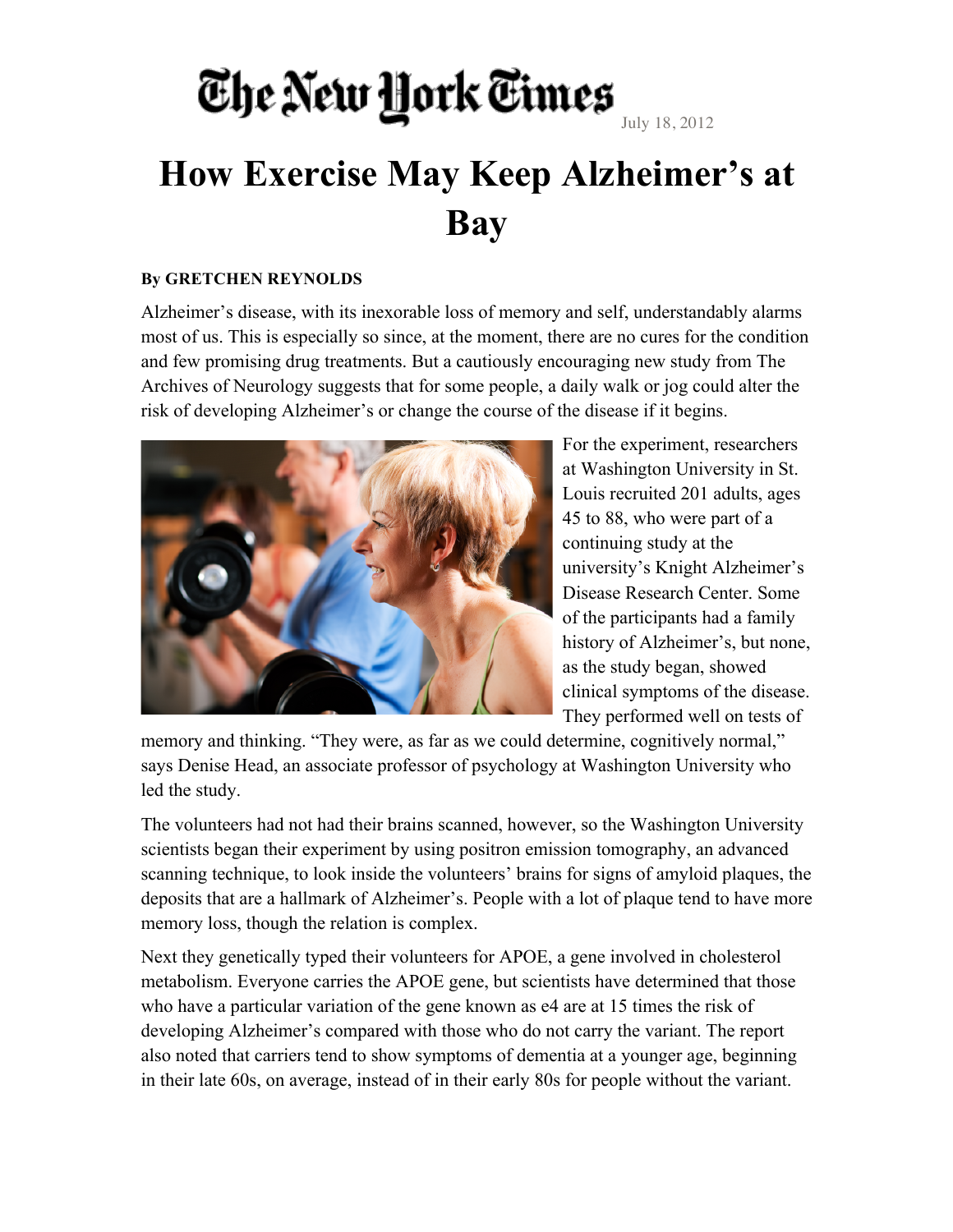

July 18, 2012

Fifty-six of the volunteers, of various ages and both sexes, turned out to be positive for APOE-e4. (A family history of Alzheimer's may suggest that someone is a carrier for the e4 variant, Dr. Head says, but it also may not; there are probably many other, stillunknown genetic causes of the disease, she says.)

Finally, the scientists asked the volunteers to fill out detailed questionnaires about their exercise habits during the past 10 years. Recently, many studies have looked at whether being active can lessen someone's risk for Alzheimer's, but the results have been inconsistent, with some studies, in both animals and people, suggesting that regular exercise has a protective effect and others finding little discernible benefit.

One reason for the inconsistency, Dr. Head suspected, might be that many earlier studies did not differentiate between people with the e4 variant and those without, and each group, at least potentially, could respond differently to exercise.

And that certainly proved to be the case in this study. For the group as a whole, exercise provided marginal benefits. The volunteers who reported walking or jogging often meeting (or, in rare instances, exceeding) the American Heart Association's exercise recommendation of 30 minutes of moderate or vigorous activity five times a week — had fewer amyloid plaques than the volunteers who reported almost never exercising. But the preventive value of the exercise was small, barely reaching the level of statistical significance.

That situation changed, however, when the scientists examined the results for people with the e4 gene variant. Most of those who carried the APOE-e4 gene displayed much larger accumulations of amyloid plaques than those without it.

Unless they exercised. The carriers of the gene who reported walking or jogging for at least 30 minutes five times a week had plaque accumulation similar to that of volunteers who were e4-negative. In essence, the APOE-e4 gene carriers mitigated their inherited risk for developing Alzheimer's by working out. Or, as the study authors wrote, a "physically active lifestyle may allow e4 carriers to experience brain amyloid levels equivalent to e4-negative individuals."

"The good news is that we found that activity levels, which are potentially modifiable, could have an impact" on plaque accumulation — and presumably on the course of Alzheimer's — in people with a genetic predisposition to the condition, Dr. Head says.

But the findings came with a downside, too. An overwhelming majority of the people in the study were sedentary, and for them, an inactive lifestyle seemed to be accelerating the accumulation of amyloid plaques. Those with the e4 variant who rarely or never